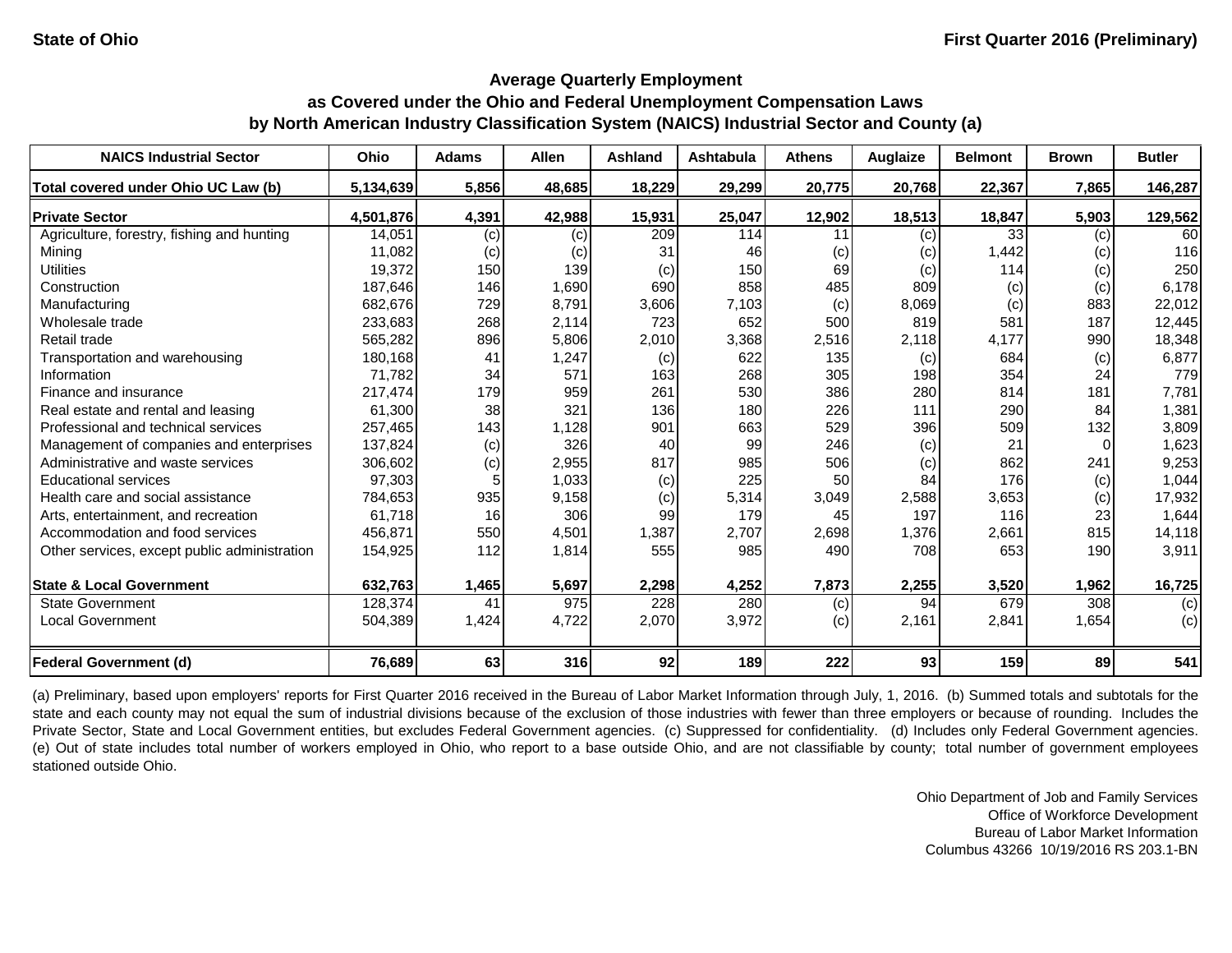| <b>NAICS Industrial Sector</b>               | Carroll  | Champaign | <b>Clark</b> | <b>Clermont</b> | <b>Clinton</b> | Columbiana | Coshocton | Crawford | Cuyahoga | <b>Darke</b> |
|----------------------------------------------|----------|-----------|--------------|-----------------|----------------|------------|-----------|----------|----------|--------------|
| Total covered under Ohio UC Law (b)          | 6,346    | 10,524    | 46,567       | 56,818          | 16,372         | 28,714     | 10,176    | 13,097   | 690,670  | 17,985       |
| <b>Private Sector</b>                        | 5,396    | 8,693     | 40,177       | 49,755          | 14,208         | 24,462     | 8,721     | 11,315   | 614,961  | 15,869       |
| Agriculture, forestry, fishing and hunting   |          | $\left( $ | 303          | (c)             | (c)            | 126        | 66        | (c)      | 181      | (c)          |
| Mining                                       | 103      | (c)       | 95           | (c)             | (c)            | 197        | 71        | (c)      | 297      | (c)          |
| <b>Utilities</b>                             | 44       | (c)       | (c)          | 303             | (c)            | 90         | 312       | (c)      | 1,465    | 51           |
| Construction                                 | 550      | 244       | 949          | 3,122           | 247            | 902        | 248       | 371      | 19,334   | 844          |
| Manufacturing                                | 1,465    | 3,773     | 6,791        | 5,773           | 3,181          | 6,003      | 2,539     | 2,860    | 67,989   | 4,675        |
| Wholesale trade                              | 132      | (c)       | (c)          | 2,140           | (c)            | 925        | 127       | 494      | 33,182   | 820          |
| Retail trade                                 | 776      | 991       | 5,433        | 9,309           | 1,587          | 4,072      | 1,286     | 1,333    | 62,630   | 1,896        |
| Transportation and warehousing               | 325      | 269       | 2,123        | 2,331           | 3,116          | 981        | 245       | (c)      | 19,598   | 1,054        |
| Information                                  | 29       | 68        | 132          | 1,412           | 265            | 154        | 60        | 58       | 11,675   | 102          |
| Finance and insurance                        | 64       | 206       | 2,795        | 3,037           | 302            | 518        | 209       | 559      | 37,903   | 588          |
| Real estate and rental and leasing           | 116      | 68        | 443          | 747             | 128            | 222        | 62        | 60       | 13,119   | 98           |
| Professional and technical services          | 129      | (c)       | 904          | 2,572           | 205            | 433        | (c)       | 518      | 45,627   | (c)          |
| Management of companies and enterprises      | $\Omega$ | (c)       | 1,141        | 555             | 259            | 116        | (c)       | (c)      | 20,251   | (c)          |
| Administrative and waste services            | 121      | 398       | 2,253        | 2,856           | 716            | 1,115      | 245       | (c)      | 42,828   | 509          |
| <b>Educational services</b>                  | $\Omega$ | (c)       | 650          | 504             | (c)            | 180        | 73        | (c)      | 20.396   | 49           |
| Health care and social assistance            | 652      | (c)       | 7,673        | 6,018           | (c)            | 4,894      | 1,822     | (c)      | 129,659  | 2,517        |
| Arts, entertainment, and recreation          | 51       | 79        | 311          | 587             | 50             | 213        | 60        | 65       | 11,664   | 151          |
| Accommodation and food services              | 641      | 666       | 4,720        | 6,472           | 1,062          | 2,336      | 716       | 1,055    | 56,132   | 1,005        |
| Other services, except public administration | 192      | 335       | 1,658        | 1,917           | 242            | 986        | 286       | 376      | 21,030   | 531          |
| <b>State &amp; Local Government</b>          | 950      | 1,831     | 6,390        | 7,063           | 2,164          | 4,252      | 1,455     | 1,782    | 75,709   | 2,116        |
| <b>State Government</b>                      | 35       | 50        | 147          | 775             | 134            | 323        | 52        | 127      | 4,194    | 49           |
| <b>Local Government</b>                      | 915      | 1,781     | 6,243        | 6,288           | 2,030          | 3,929      | 1,403     | 1,655    | 71,515   | 2,067        |
|                                              |          |           |              |                 |                |            |           |          |          |              |
| <b>Federal Government (d)</b>                | 46       | 66        | 562          | 345             | 131            | 596        | 76        | 83       | 16,037   | 103          |

(a) Preliminary, based upon employers' reports for First Quarter 2016 received in the Bureau of Labor Market Information through July, 1, 2016. (b) Summed totals and subtotals for the state and each county may not equal the sum of industrial divisions because of the exclusion of those industries with fewer than three employers or because of rounding. Includes the Private Sector, State and Local Government entities, but excludes Federal Government agencies. (c) Suppressed for confidentiality. (d) Includes only Federal Government agencies. (e) Out of state includes total number of workers employed in Ohio, who report to a base outside Ohio, and are not classifiable by county; total number of government employees stationed outside Ohio.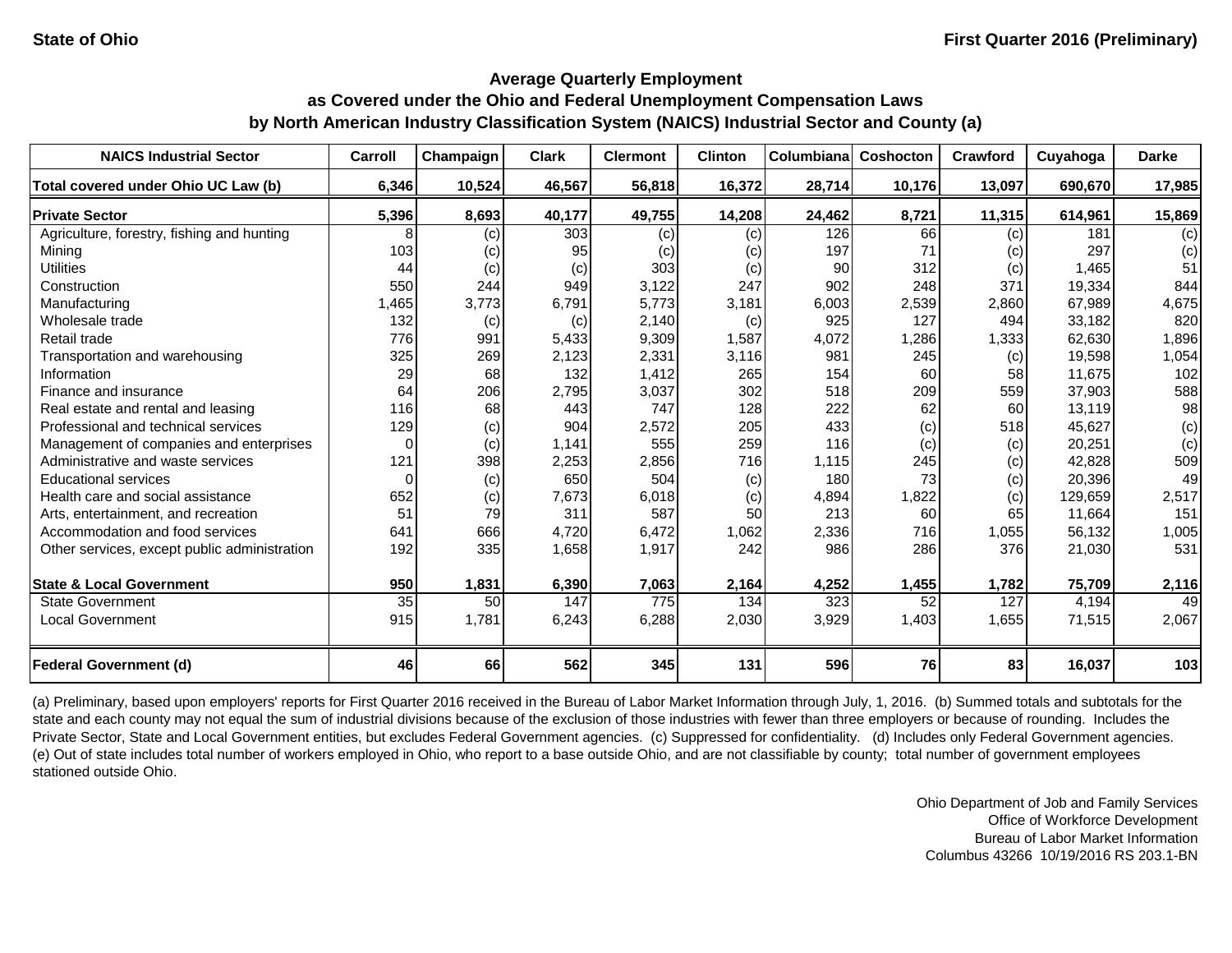| <b>NAICS Industrial Sector</b>               | <b>Defiance</b> | <b>Delaware</b> | Erie   | <b>Fairfield</b> | <b>Fayette</b> | <b>Franklin</b> | <b>Fulton</b> | <b>Gallia</b> | Geauga | <b>Greene</b> |
|----------------------------------------------|-----------------|-----------------|--------|------------------|----------------|-----------------|---------------|---------------|--------|---------------|
| Total covered under Ohio UC Law (b)          | 15,442          | 81,734          | 33,680 | 41,701           | 11,447         | 708,733         | 18,105        | 10,657        | 32,827 | 57,283        |
| <b>Private Sector</b>                        | 13,473          | 74,442          | 28,810 | 35,240           | 9,782          | 607,082         | 15,590        | 9,047         | 29,013 | 48,507        |
| Agriculture, forestry, fishing and hunting   | 205             | (c)             | (c)    | 74               | 97             | 347             | (c)           | (c)           | (c)    | (c)           |
| Mining                                       |                 | (c)             | (c)    | 38               |                | 243             | (c)           | (c)           | (c)    | (c)           |
| <b>Utilities</b>                             | (c)             | 140             | (c)    | 237              | (c)            | 3,642           | (c)           | 712           | (c)    | (c)           |
| Construction                                 | 305             | 2,907           | 844    | 1,867            | 245            | 21,745          | 565           | 196           | 1,869  | 1,377         |
| Manufacturing                                | 3,447           | 6,003           | 5,873  | 4,048            | 1,601          | 37,916          | 6,906         | 591           | 7,211  | 3,457         |
| Wholesale trade                              | (c)             | 2,206           | 931    | 894              | (c)            | 28,707          | 767           | 133           | 1,857  | 965           |
| Retail trade                                 | 2,358           | 11,577          | 4,535  | 6,741            | 2,563          | 67,427          | 1,707         | 1,604         | 4,348  | 9,869         |
| Transportation and warehousing               | 501             | 2,358           | (c)    | 927              | 1,229          | 38,856          | (c)           | 195           | (c)    | (c)           |
| Information                                  | 222             | 632             | 398    | 255              | 45             | 14,253          | 67            | 76            | 122    | 581           |
| Finance and insurance                        | 652             | 5,248           | 581    | 728              | 430            | 48,657          | 279           | 349           | 643    | 950           |
| Real estate and rental and leasing           | 83              | 745             | 284    | 435              | 63             | 10,829          | 78            | 35            | 216    | 620           |
| Professional and technical services          | 209             | 5,584           | 497    | 1,057            | 131            | 46,081          | 326           | (c)           | 1,049  | 7,936         |
| Management of companies and enterprises      | 69              | 10,277          | 204    | 193              | 0              | 24,420          | (c)           | (c)           | 210    | 805           |
| Administrative and waste services            | 524             | 3,701           | 741    | 3,079            | 385            | 52,886          | (c)           | 357           | 1,559  | 2,457         |
| <b>Educational services</b>                  | (c)             | 1,161           | 294    | 310              | (c)            | 14,714          | (c)           | (c)           | 596    | 1,784         |
| Health care and social assistance            | (c)             | 7,079           | 5,031  | 6,999            | (c)            | 103,882         | (c)           | (c)           | 4,296  | 6,837         |
| Arts, entertainment, and recreation          | 63              | 2,048           | 1,256  | 414              | 133            | 8,266           | 273           | 23            | 393    | 407           |
| Accommodation and food services              | 1,340           | 9,975           | 5,238  | 5,552            | 1,078          | 62,388          | 1,181         | 963           | 2,373  | 7,908         |
| Other services, except public administration | 565             | 2,583           | 829    | 1,392            | 161            | 21,823          | 361           | 294           | 1,369  | 1,466         |
| <b>State &amp; Local Government</b>          | 1,969           | 7,292           | 4,870  | 6,461            | 1,665          | 101,651         | 2,515         | 1,610         | 3,814  | 8,776         |
| <b>State Government</b>                      | 84              | 338             | 1,063  | 858              | 44             | 51,198          | 109           | 261           | 250    | (c)           |
| <b>Local Government</b>                      | 1,885           | 6,954           | 3,807  | 5,603            | 1,621          | 50,453          | 2,406         | 1,349         | 3,564  | (c)           |
| <b>Federal Government (d)</b>                | 82              | 224             | 237    | 230              | 47             | 12,842          | 91            | 63            | 101    | 13,781        |

(a) Preliminary, based upon employers' reports for First Quarter 2016 received in the Bureau of Labor Market Information through July, 1, 2016. (b) Summed totals and subtotals for the state and each county may not equal the sum of industrial divisions because of the exclusion of those industries with fewer than three employers or because of rounding. Includes the Private Sector, State and Local Government entities, but excludes Federal Government agencies. (c) Suppressed for confidentiality. (d) Includes only Federal Government agencies. (e) Out of state includes total number of workers employed in Ohio, who report to a base outside Ohio, and are not classifiable by county; total number of government employees stationed outside Ohio.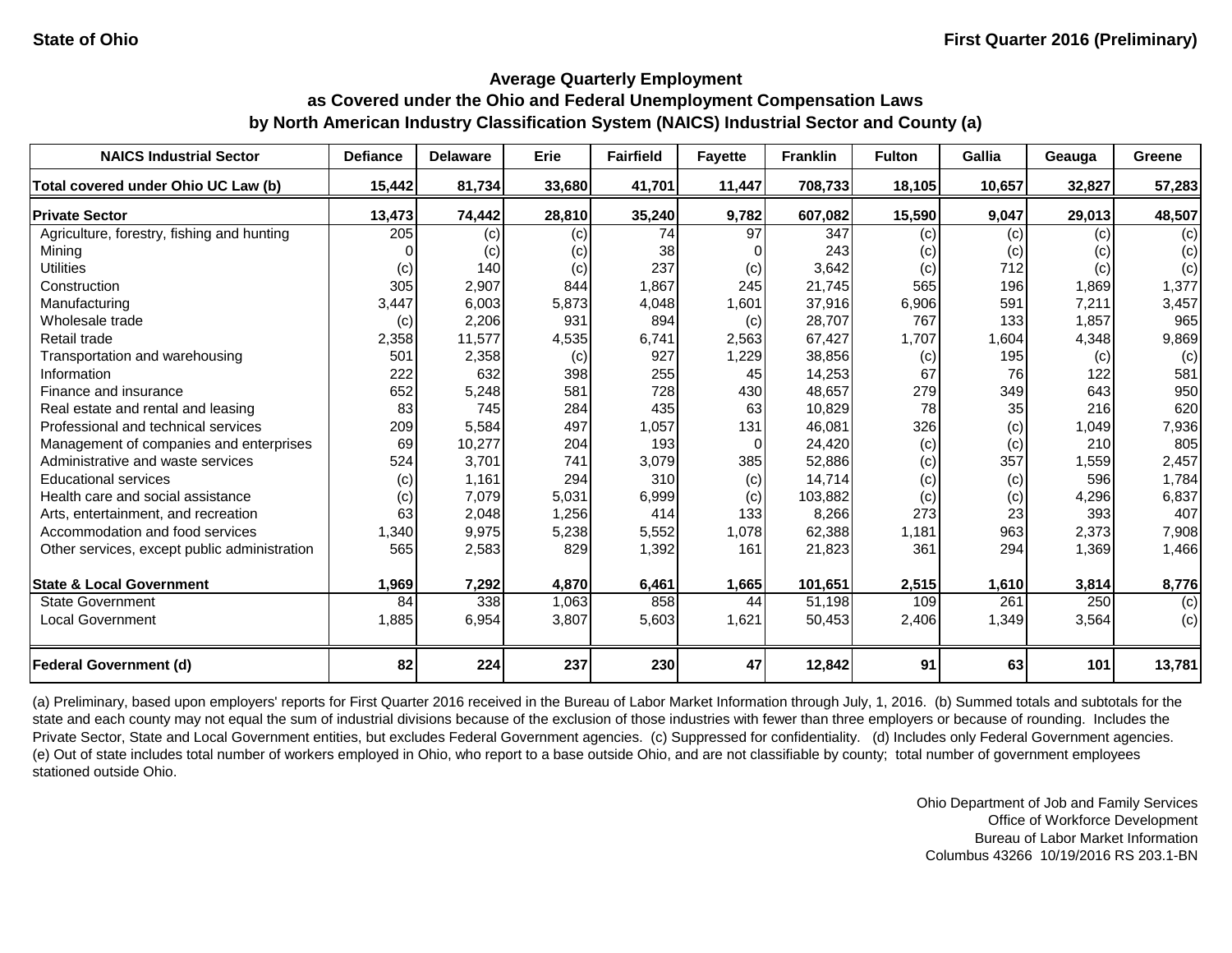| <b>NAICS Industrial Sector</b>               | <b>Guernsey</b> | <b>Hamilton</b> | <b>Hancock</b> | <b>Hardin</b> | <b>Harrison</b> | Henry    | Highland        | <b>Hocking</b> | <b>Holmes</b> | Huron  |
|----------------------------------------------|-----------------|-----------------|----------------|---------------|-----------------|----------|-----------------|----------------|---------------|--------|
| Total covered under Ohio UC Law (b)          | 14,720          | 489,407         | 44,454         | 8,265         | 3,567           | 10,598   | 10,144          | 6,613          | 19,007        | 19,776 |
| <b>Private Sector</b>                        | 12,555          | 447,329         | 41,301         | 6,889         | 2,862           | 8,628    | 7,839           | 4,857          | 17,783        | 17,426 |
| Agriculture, forestry, fishing and hunting   | 23              | 217             | (c)            | 202           | (c)             | (c)      | $\overline{36}$ | (c)            | 177           | (c)    |
| Mining                                       | 379             | 164             | (c)            | 0             | (c)             | (c)      | 32              | (c)            | 81            | (c)    |
| <b>Utilities</b>                             | 54              | 1,080           | 98             | 45            | (c)             | (c)      | 59              | 10             | 101           | (c)    |
| Construction                                 | 835             | 20,915          | 949            | 117           | 145             | 496      | 319             | 261            | 2,066         | 1,079  |
| Manufacturing                                | 2,824           | 48,090          | 12,090         | 2,121         | 344             | 3,175    | 1,772           | 923            | 7,250         | 5,963  |
| Wholesale trade                              | 338             | 22,179          | 1,312          | 192           | 197             | (c)      | 199             | 85             | 818           | (c)    |
| Retail trade                                 | 1,885           | 42,490          | 4,289          | 846           | 300             | 915      | 1,519           | 806            | 2,384         | 2,089  |
| Transportation and warehousing               | 445             | 11,459          | 3,748          | 187           | (c)             | 461      | 113             | 39             | 709           | 812    |
| Information                                  | 100             | 8,442           | 329            | 63            | (c)             | 83       | 74              | 38             | 75            | 137    |
| Finance and insurance                        | 231             | 27,806          | 606            | 208           | 60              | 245      | 372             | 200            | 379           | 428    |
| Real estate and rental and leasing           | 91              | 6,940           | 377            | 47            | 88              | 74       | 70              | 99             | 51            | 127    |
| Professional and technical services          | 348             | 37,829          | 1,539          | 124           | (c)             | 87       | (c)             | 110            | (c)           | 290    |
| Management of companies and enterprises      | 31              | 27,112          | 2,118          | $\Omega$      | (c)             | $\Omega$ | (c)             | $\Omega$       | (c)           | 177    |
| Administrative and waste services            | 336             | 28,692          | 2,027          | 61            | 83              | 199      | 482             | 157            | 317           | 274    |
| <b>Educational services</b>                  | 62              | 12,444          | 1,134          | (c)           | 0               | 37       | 61              | 31             | (c)           | 278    |
| Health care and social assistance            | 2,595           | 84,358          | 5,137          | (c)           | 419             | 1,491    | 1,205           | 700            | (c)           | 2,443  |
| Arts, entertainment, and recreation          | 34              | 8,925           | 173            | 48            | 11              | 30       | 73              | 28             | 50            | 104    |
| Accommodation and food services              | 1,611           | 42,785          | 4,016          | 752           | 203             | 593      | 1,059           | 1,032          | 1,297         | 1,732  |
| Other services, except public administration | 334             | 15,401          | 1,290          | 203           | (c)             | 391      | 252             | 235            | 293           | 621    |
| <b>State &amp; Local Government</b>          | 2,165           | 42,078          | 3,153          | 1,376         | 705             | 1,970    | 2,305           | 1,756          | 1,224         | 2,350  |
| <b>State Government</b>                      | 498             | 8,644           | 177            | 36            | 47              | 42       | 81              | 286            | 41            | 78     |
| <b>Local Government</b>                      | 1,667           | 33,434          | 2,976          | 1,340         | 658             | 1,928    | 2,224           | 1,470          | 1,183         | 2,272  |
| <b>Federal Government (d)</b>                | 114             | 8,233           | 146            | 67            | 51              | 71       | 96              | 46             | 61            | 140    |

(a) Preliminary, based upon employers' reports for First Quarter 2016 received in the Bureau of Labor Market Information through July, 1, 2016. (b) Summed totals and subtotals for the state and each county may not equal the sum of industrial divisions because of the exclusion of those industries with fewer than three employers or because of rounding. Includes the Private Sector, State and Local Government entities, but excludes Federal Government agencies. (c) Suppressed for confidentiality. (d) Includes only Federal Government agencies. (e) Out of state includes total number of workers employed in Ohio, who report to a base outside Ohio, and are not classifiable by county; total number of government employees stationed outside Ohio.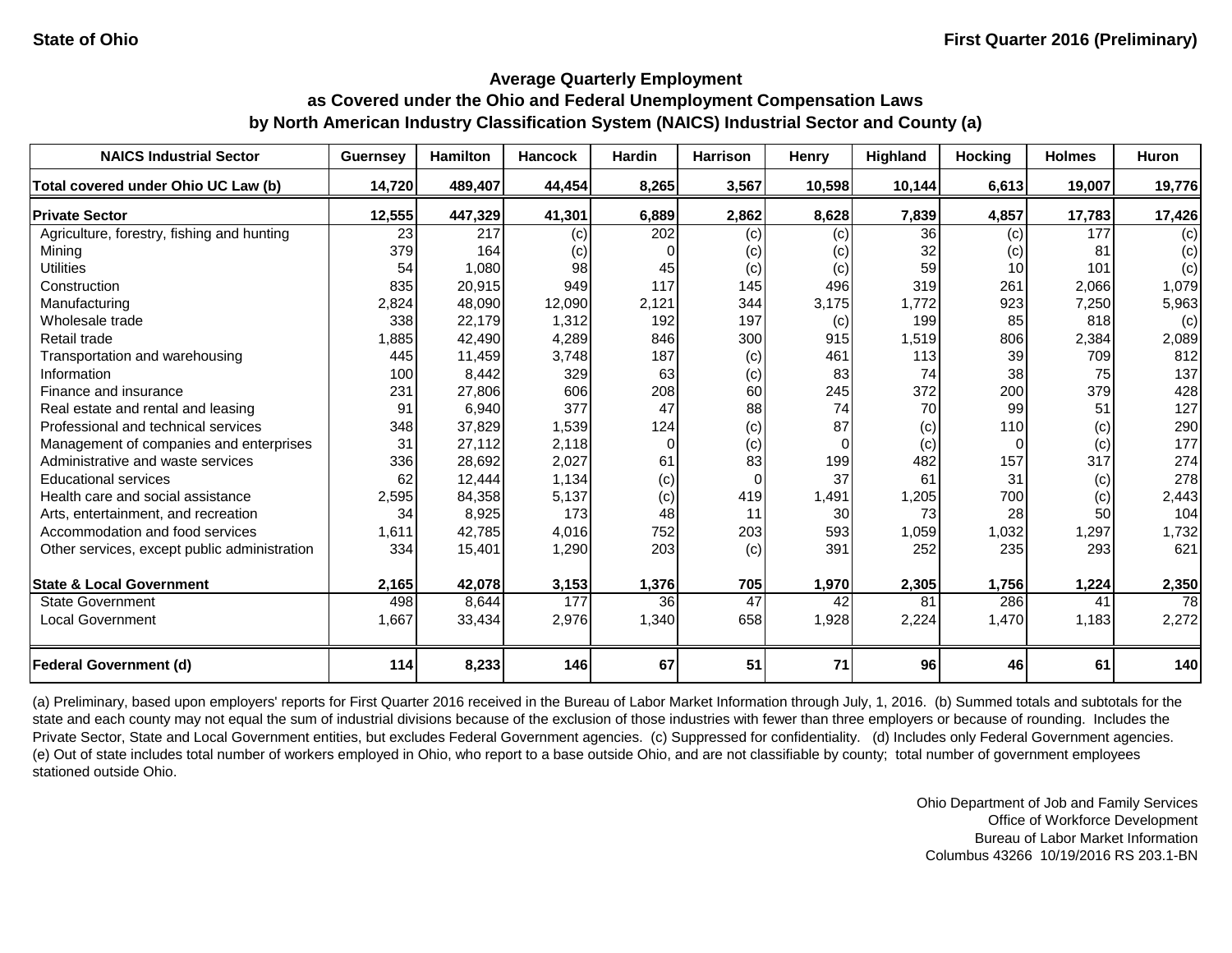| <b>NAICS Industrial Sector</b>               | <b>Jackson</b> | <b>Jefferson</b> | Knox   | Lake   | Lawrence | Licking | Logan  | Lorain | Lucas   | <b>Madison</b> |
|----------------------------------------------|----------------|------------------|--------|--------|----------|---------|--------|--------|---------|----------------|
| Total covered under Ohio UC Law (b)          | 9,838          | 20,046           | 20,030 | 92,157 | 12,228   | 52,185  | 19,406 | 93,899 | 204,728 | 16,662         |
| <b>Private Sector</b>                        | 8,354          | 17,003           | 17,423 | 81,277 | 9,409    | 44,685  | 17,403 | 79,935 | 179,369 | 13,578         |
| Agriculture, forestry, fishing and hunting   | 54             |                  | 124    | 613    |          | 799     | 116    | 912    | 199     | 193            |
| Mining                                       | 64             | 61               | 70     | 196    | (c)      | 90      | 32     | 19     | 83      | $\Omega$       |
| <b>Utilities</b>                             | (c)            | 857              | 46     | 1,078  | 85       | 201     | 32     | 211    | 389     | $\Omega$       |
| Construction                                 | 345            | 742              | 753    | 3,448  | 750      | 2,619   | 528    | 3,706  | 8,190   | 420            |
| Manufacturing                                | 2,977          | 1,160            | 4,776  | 20,986 | (c)      | 6,961   | 5,067  | 16,775 | 23,924  | 4,247          |
| Wholesale trade                              | (c)            | 504              | 424    | 3,837  | 247      | 1,701   | 501    | 3,327  | 7,261   | 386            |
| Retail trade                                 | ,447           | 3,025            | 2,190  | 12,669 | 1,848    | 7,251   | 1,554  | 12,583 | 24,021  | 1,816          |
| Transportation and warehousing               | 145            | 1,356            | 261    | 1,106  | 672      | 1,439   | 1,747  | 2,089  | 6,666   | 2,448          |
| Information                                  | 62             | 347              | 144    | 644    | 67       | 260     | 69     | 582    | 2,351   | 52             |
| Finance and insurance                        | 268            | 397              | 407    | 1,546  | 262      | 2,595   | 293    | 2,052  | 5,287   | 166            |
| Real estate and rental and leasing           | 67             | 209              | 144    | 789    | 144      | 430     | 155    | 811    | 2,153   | 64             |
| Professional and technical services          | 119            | 265              | 432    | 2,945  | 197      | 1,625   | (c)    | 2,355  | 9,114   | 683            |
| Management of companies and enterprises      | 35             | 13               | 64     | 1,300  | 86       | 761     | (c)    | 1,199  | 5,706   | (c)            |
| Administrative and waste services            | 300            | 715              | 1,012  | 4,228  | 258      | 2,515   | 1,999  | 5,325  | 13,544  | (c)            |
| <b>Educational services</b>                  | 28             | (c)              | 1,231  | 1,727  | 68       | 950     | 8      | 2,590  | 3,465   | (c)            |
| Health care and social assistance            | 1,158          | (c)              | 3,030  | 11,067 | 2,780    | 6,868   | 1,951  | 13,104 | 37,635  | (c)            |
| Arts, entertainment, and recreation          | 24             | 145              | 77     | 847    | 35       | 388     | 510    | 698    | 3,560   | 32             |
| Accommodation and food services              | 843            | 1,716            | 1,708  | 9,358  | 1,132    | 5,150   | 1,294  | 8,658  | 19,296  | 949            |
| Other services, except public administration | 246            | 649              | 531    | 2,894  | 272      | 2,082   | 449    | 2,940  | 6,525   | 165            |
| <b>State &amp; Local Government</b>          | 1,484          | 3,043            | 2,607  | 10,880 | 2,819    | 7,500   | 2,003  | 13,964 | 25,359  | 3,084          |
| <b>State Government</b>                      | 138            | 72               | 277    | 84     | 315      | 815     | 71     | 1,095  | 7,388   | 1,322          |
| <b>Local Government</b>                      | 1,346          | 2,971            | 2,330  | 10,796 | 2,504    | 6,685   | 1,932  | 12,869 | 17,971  | 1,762          |
| <b>Federal Government (d)</b>                | 68             | 163              | 104    | 457    | 130      | 361     | 120    | 1,078  | 1,789   | 73             |

(a) Preliminary, based upon employers' reports for First Quarter 2016 received in the Bureau of Labor Market Information through July, 1, 2016. (b) Summed totals and subtotals for the state and each county may not equal the sum of industrial divisions because of the exclusion of those industries with fewer than three employers or because of rounding. Includes the Private Sector, State and Local Government entities, but excludes Federal Government agencies. (c) Suppressed for confidentiality. (d) Includes only Federal Government agencies. (e) Out of state includes total number of workers employed in Ohio, who report to a base outside Ohio, and are not classifiable by county; total number of government employees stationed outside Ohio.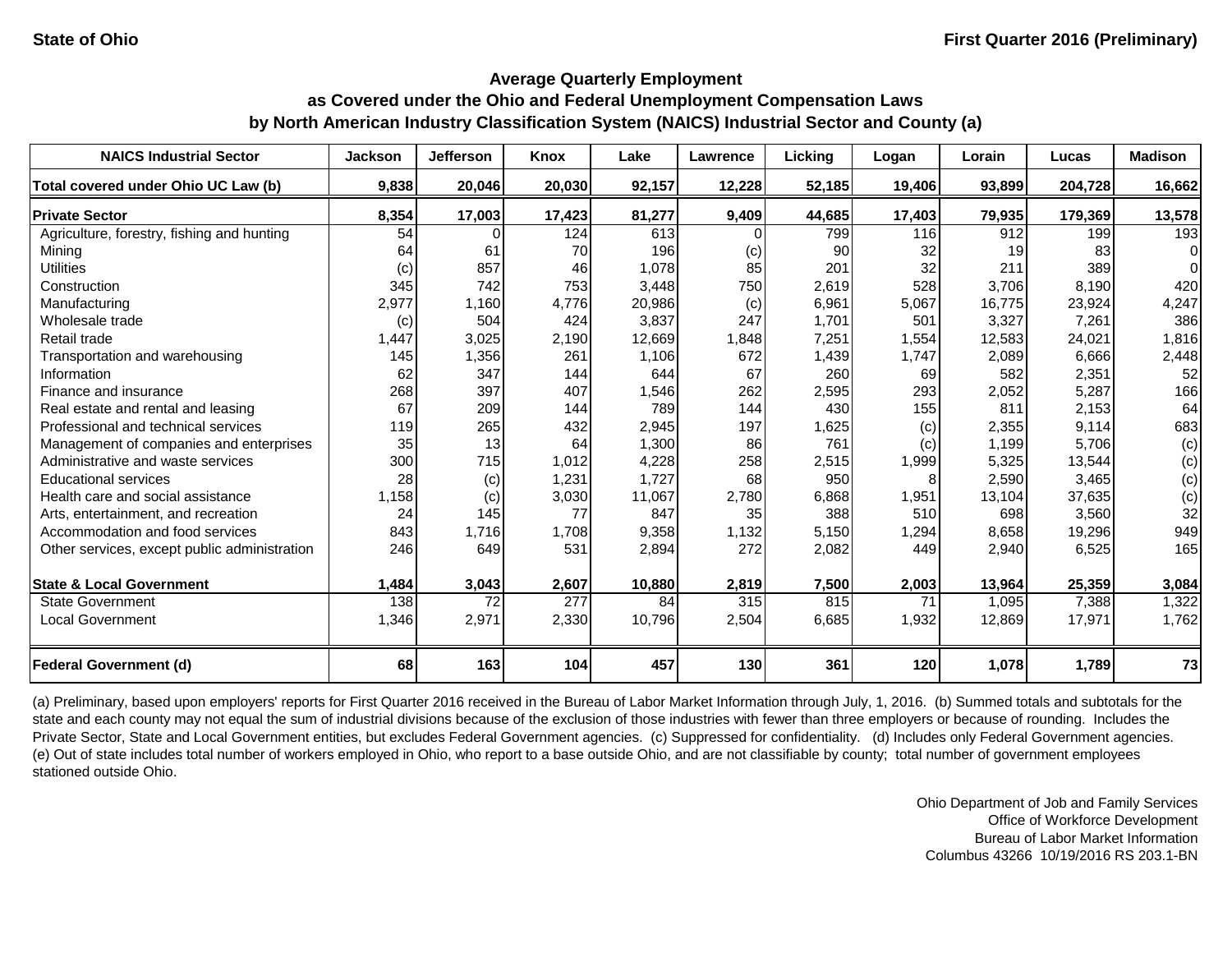| <b>NAICS Industrial Sector</b>               | <b>Mahoning</b> | <b>Marion</b> | <b>Medina</b> | <b>Meigs</b> | <b>Mercer</b> | <b>Miami</b> | <b>Monroe</b>   | <b>Montgomery</b> | Morgan   | <b>Morrow</b> |
|----------------------------------------------|-----------------|---------------|---------------|--------------|---------------|--------------|-----------------|-------------------|----------|---------------|
| Total covered under Ohio UC Law (b)          | 94,665          | 23,728        | 58,256        | 3,316        | 19,266        | 39,480       | 2,661           | 245,689           | 2,561    | 5,422         |
| <b>Private Sector</b>                        | 82,491          | 19,874        | 51,425        | 2,273        | 16,696        | 34,916       | 1,925           | 219,263           | 1,959    | 3,863         |
| Agriculture, forestry, fishing and hunting   | 153             | 152           | 141           | 63           | (c)           | (c)          | 15              | 177               | (c)      | 28            |
| Mining                                       | 185             |               | 17            | 62           | (c)           | (c)          | 120             | 28                | (c)      | 12            |
| <b>Utilities</b>                             | 345             | 100           | (c)           | (c)          | (c)           | (c)          | 43              | (c)               | (c)      | (c)           |
| Construction                                 | 4,004           | 494           | 3,143         | 185          | 952           | 1,373        | 160             | 8,485             | 82       | 635           |
| Manufacturing                                | 8,745           | 5,712         | 8,936         | 146          | 6,547         | 10,557       | 49              | 26,564            | 432      | 915           |
| Wholesale trade                              | 4,535           | 641           | 3,151         | 42           | (c)           | (c)          | 73              | 8,944             | (c)      | 116           |
| Retail trade                                 | 12,137          | 2,789         | 8,438         | 491          | 1,966         | 4,704        | 358             | 24,282            | 316      | 601           |
| Transportation and warehousing               | 3,210           | 780           | (c)           | (c)          | 1,042         | 1,996        | 186             | (c)               |          | (c)           |
| Information                                  | 1,068           | 457           | 322           | 10           | 174           | 103          | (c)             | 7,278             | 24       | 14            |
| Finance and insurance                        | 1,939           | 319           | 1,042         | 124          | 614           | 706          | 163             | 10,630            | 79       | 63            |
| Real estate and rental and leasing           | 954             | 327           | 685           | 16           | 71            | 266          | 17              | 3,164             |          | 61            |
| Professional and technical services          | 2,827           | 256           | 1,972         | (c)          | 311           | (c)          | 45              | 12,188            | 47       | (c)           |
| Management of companies and enterprises      | 1,291           | 103           | 3,098         | (c)          | (c)           | (c)          | $\Omega$        | 3,867             |          | (c)           |
| Administrative and waste services            | 7,567           | 1,071         | 2,536         | 79           | (c)           | 2,259        | 71              | 16,230            | 22       | 98            |
| <b>Educational services</b>                  | 900             | 63            | 466           | (c)          | (c)           | 176          | (c)             | 6,570             | $\Omega$ | (c)           |
| Health care and social assistance            | 18,519          | 3,939         | 6,551         | (c)          | (c)           | 4,116        | (c)             | 49,363            | 384      | (c)           |
| Arts, entertainment, and recreation          | 1,363           | 85            | 644           | $\Omega$     | 72            | 194          | 9               | 2,358             | (c)      | 38            |
| Accommodation and food services              | 9,793           | 1,872         | 5,632         | 383          | 1,101         | 3,706        | 203             | 22,655            | (c)      | 402           |
| Other services, except public administration | 2,956           | 705           | 1,657         | 92           | 745           | 1,270        | (c)             | 7,152             | 31       | 79            |
|                                              |                 |               |               |              |               |              |                 |                   |          |               |
| <b>State &amp; Local Government</b>          | 12,174          | 3,854         | 6,831         | 1,043        | 2,570         | 4,564        | 736             | 26,426            | 602      | 1,559         |
| <b>State Government</b>                      | 2,604           | 684           | 114           | 36           | 189           | 123          | $\overline{37}$ | 1,339             | 54       | 68            |
| <b>Local Government</b>                      | 9,570           | 3,170         | 6,717         | 1,007        | 2,381         | 4,441        | 699             | 25,087            | 548      | 1,491         |
| <b>Federal Government (d)</b>                | 1,156           | 113           | 325           | 56           | 93            | 186          | 45              | 4,149             | 43       | 44            |

(a) Preliminary, based upon employers' reports for First Quarter 2016 received in the Bureau of Labor Market Information through July, 1, 2016. (b) Summed totals and subtotals for the state and each county may not equal the sum of industrial divisions because of the exclusion of those industries with fewer than three employers or because of rounding. Includes the Private Sector, State and Local Government entities, but excludes Federal Government agencies. (c) Suppressed for confidentiality. (d) Includes only Federal Government agencies. (e) Out of state includes total number of workers employed in Ohio, who report to a base outside Ohio, and are not classifiable by county; total number of government employees stationed outside Ohio.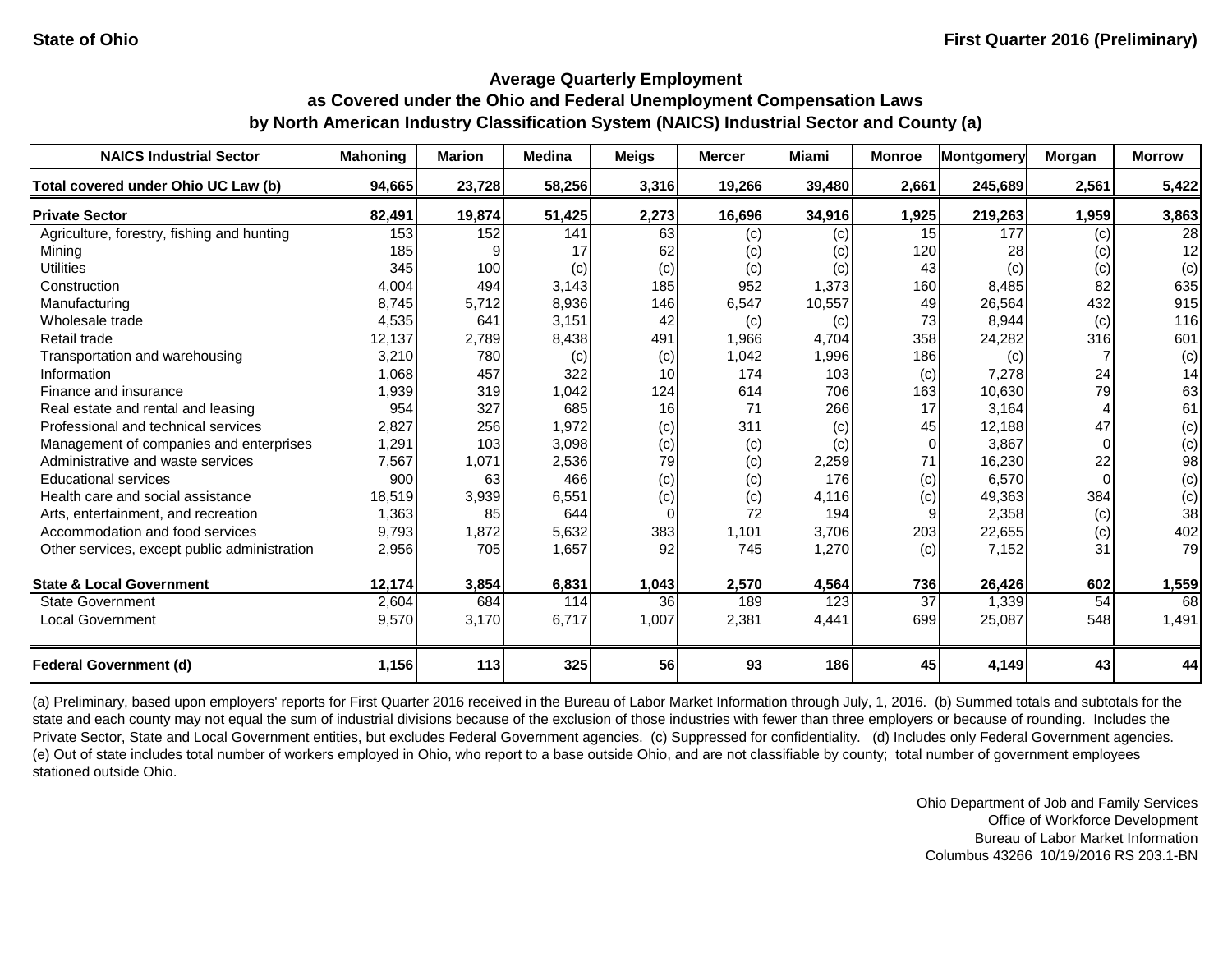| <b>NAICS Industrial Sector</b>               | <b>Muskingum</b> | <b>Noble</b> | <b>Ottawa</b> | <b>Paulding</b> | Perry           | Pickaway | <b>Pike</b> | Portage | <b>Preble</b> | <b>Putnam</b>   |
|----------------------------------------------|------------------|--------------|---------------|-----------------|-----------------|----------|-------------|---------|---------------|-----------------|
| Total covered under Ohio UC Law (b)          | 31,746           | 3,050        | 11,785        | 4,752           | 5,570           | 13,103   | 9,218       | 53,358  | 10,219        | 11,254          |
| <b>Private Sector</b>                        | 26,859           | 2,118        | 9,719         | 3,703           | 4,093           | 9,287    | 7,864       | 42,508  | 8,506         | 9,650           |
| Agriculture, forestry, fishing and hunting   | 23               |              | (c)           | 578             | $\overline{20}$ | (c)      | (c)         | 145     | (c)           | (c)             |
| Mining                                       | 385              | 208          | (c)           | 10              | 139             | (c)      | (c)         | 322     | (c)           | (c)             |
| <b>Utilities</b>                             | 229              | 12           | (c)           | (c)             | 28              | 36       | (c)         | (c)     | (c)           | (c)             |
| Construction                                 | 773              | 115          | 426           | 86              | 147             | 636      | 544         | 1,622   | 337           | 797             |
| Manufacturing                                | 2,834            | 221          | 2,074         | 1,395           | 779             | 1,946    | 968         | 10,466  | 3,120         | 3,479           |
| Wholesale trade                              | 863              | 106          | (c)           | 139             | 243             | 261      | (c)         | 3,164   | 274           | 467             |
| Retail trade                                 | 4,983            | 324          | 1,333         | 384             | 677             | 1,474    | 1,105       | 6,508   | 1,264         | 1,023           |
| Transportation and warehousing               | 1,561            | 172          | 229           | (c)             | 64              | 564      | 273         | (c)     | (c)           | (c)             |
| Information                                  | 594              | 14           | 64            | 21              | 20              | 58       | 32          | 465     | 25            | 58              |
| Finance and insurance                        | 755              | 102          | 299           | 100             | 154             | 281      | 206         | 645     | 222           | 293             |
| Real estate and rental and leasing           | 224              |              | 98            | 26              | 20              | 96       | 37          | 559     | 61            | 28              |
| Professional and technical services          | 566              | 85           | 181           | 85              | 88              | (c)      | (c)         | 1,445   | (c)           | 199             |
| Management of companies and enterprises      | 160              | (c)          | 63            | $\mathbf 0$     | 31              | (c)      | (c)         | 939     | (c)           | $\Omega$        |
| Administrative and waste services            | 1,345            | (c)          | 179           | 50              | 199             | 478      | 1,931       | 1,809   | 291           | 410             |
| <b>Educational services</b>                  | (c)              |              | (c)           | (c)             | (c)             | 6        | 32          | 598     | (c)           | 135             |
| Health care and social assistance            | (c)              | 344          | (c)           | (c)             | (c)             | 1,426    | 1,373       | 5,538   | (c)           | 1,065           |
| Arts, entertainment, and recreation          | 276              | (c)          | 361           | (c)             | 31              | 39       | (c)         | 324     | 23            | 43              |
| Accommodation and food services              | 3,321            | (c)          | 1,301         | (c)             | 392             | 1,305    | (c)         | 5,341   | 933           | 779             |
| Other services, except public administration | 1,100            | 74           | 368           | 72              | 158             | 277      | 177         | 1,498   | 319           | 451             |
| <b>State &amp; Local Government</b>          | 4,887            | 932          | 2,066         | 1,049           | 1,477           | 3,816    | 1,354       | 10,850  | 1,713         | 1,604           |
| <b>State Government</b>                      | 355              | 467          | 135           | 28              | 40              | 1,339    | 84          | (c)     | 59            | $\overline{37}$ |
| <b>Local Government</b>                      | 4,532            | 465          | 1,931         | 1,021           | 1,437           | 2,477    | 1,270       | (c)     | 1,654         | 1,567           |
| <b>Federal Government (d)</b>                | 207              | 22           | 225           | 46              | 62              | 86       | 66          | 332     | 68            | 67              |

(a) Preliminary, based upon employers' reports for First Quarter 2016 received in the Bureau of Labor Market Information through July, 1, 2016. (b) Summed totals and subtotals for the state and each county may not equal the sum of industrial divisions because of the exclusion of those industries with fewer than three employers or because of rounding. Includes the Private Sector, State and Local Government entities, but excludes Federal Government agencies. (c) Suppressed for confidentiality. (d) Includes only Federal Government agencies. (e) Out of state includes total number of workers employed in Ohio, who report to a base outside Ohio, and are not classifiable by county; total number of government employees stationed outside Ohio.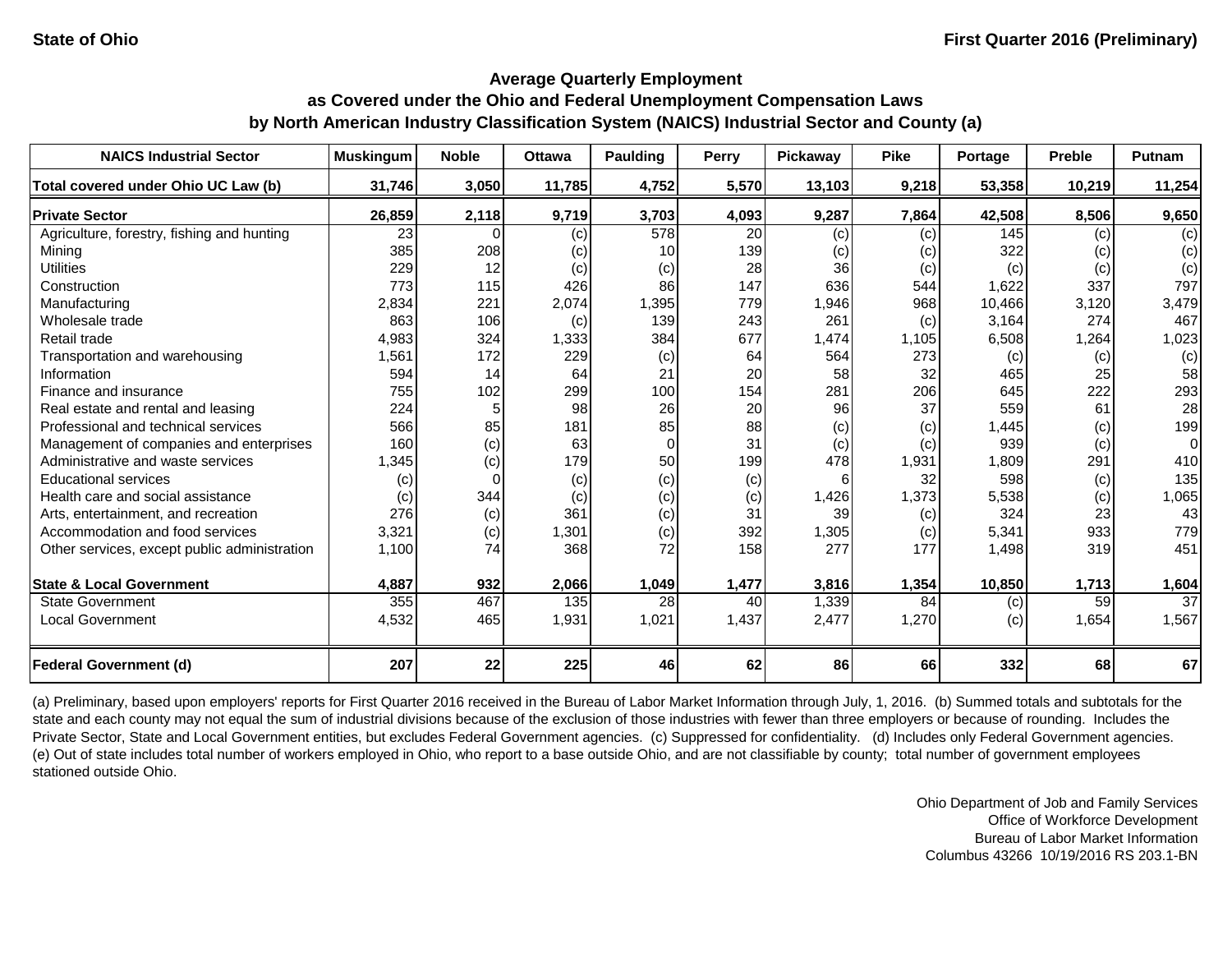| <b>NAICS Industrial Sector</b>               | <b>Richland</b> | <b>Ross</b> | <b>Sandusky</b> | <b>Scioto</b> | Seneca | <b>Shelby</b> | <b>Stark</b> | <b>Summit</b> | <b>Trumbull</b> | <b>Tuscarawas</b> |
|----------------------------------------------|-----------------|-------------|-----------------|---------------|--------|---------------|--------------|---------------|-----------------|-------------------|
| Total covered under Ohio UC Law (b)          | 49,468          | 25,628      | 24,956          | 23,340        | 18,917 | 26,895        | 154,269      | 259,443       | 68,007          | 35,333            |
| <b>Private Sector</b>                        | 42,581          | 20,770      | 22,016          | 18,566        | 16,467 | 24,457        | 136,539      | 233,247       | 59,013          | 30,686            |
| Agriculture, forestry, fishing and hunting   | (c)             | 94          | (c)             | (c)           | 57     | 126           | 231          | 47            | 97              | 129               |
| Mining                                       | (c)             | 24          | (c)             | (c)           | 130    |               | 490          | 82            | 110             | 1,057             |
| <b>Utilities</b>                             | (c)             | 193         | 41              | 87            | 107    | (c)           | 599          | 984           | (c)             | 86                |
| Construction                                 | 1,890           | 640         | 776             | 573           | 803    | 1,444         | 6,124        | 9,383         | 2,258           | 1,354             |
| Manufacturing                                | 9,631           | 4,027       | 9,273           | 1,226         | 4,139  | 12,351        | 25,334       | 29,002        | 12,433          | 7,212             |
| Wholesale trade                              | 1,583           | 491         | 589             | 342           | 724    | 1,083         | 6,286        | 13,136        | (c)             | 1,453             |
| Retail trade                                 | 6,568           | 4,089       | 2,640           | 3,007         | 2,256  | 1,939         | 19,292       | 30,199        | 10,395          | 4,431             |
| Transportation and warehousing               | (c)             | 720         | 700             | 464           | 612    | (c)           | 3,353        | 8,022         | 2,736           | 864               |
| Information                                  | 663             | 287         | 118             | 150           | 246    | 96            | 1,542        | 3,898         | 416             | 233               |
| Finance and insurance                        | 1,075           | 466         | 495             | 613           | 407    | 307           | 5,423        | 9,428         | 1,356           | 643               |
| Real estate and rental and leasing           | 304             | 133         | 362             | 228           | 72     | 105           | 1,688        | 2,678         | 868             | 302               |
| Professional and technical services          | 955             | 259         | 412             | 576           | (c)    | (c)           | 4,687        | 13,945        | 1,358           | 940               |
| Management of companies and enterprises      | 53              | 236         | 213             | 95            | (c)    | (c)           | 1,212        | 15,600        | 686             | 113               |
| Administrative and waste services            | 3,999           | 764         | 485             | 522           | 417    | 1,608         | 7,136        | 15,618        | 3,765           | 1,659             |
| <b>Educational services</b>                  | 473             | 129         | (c)             | 195           | 1,274  | 157           | 2,871        | 4,134         | 639             | 162               |
| Health care and social assistance            | 7,413           | 4,985       | (c)             | 7,451         | 2,335  | 1,919         | 27,343       | 43,533        | 10,735          | 5,189             |
| Arts, entertainment, and recreation          | 559             | 133         | 189             | 34            | 84     | 59            | 1,588        | 3,748         | 512             | 238               |
| Accommodation and food services              | 4,541           | 2,608       | 1,806           | 2,499         | 1,771  | 1,241         | 15,858       | 21,731        | 6,446           | 3,462             |
| Other services, except public administration | 1,501           | 491         | 710             | 473           | 638    | 658           | 5,482        | 8,081         | 2,162           | 1,161             |
| <b>State &amp; Local Government</b>          | 6,887           | 4,858       | 2,940           | 4,774         | 2,450  | 2,438         | 17,730       | 26,196        | 8,994           | 4,647             |
| <b>State Government</b>                      | 1,437           | 1,704       | 103             | 1,410         | 271    | 194           | 1,256        | 4,308         | 910             | 481               |
| <b>Local Government</b>                      | 5,450           | 3,154       | 2,837           | 3,364         | 2,179  | 2,244         | 16,474       | 21,888        | 8,084           | 4,166             |
| <b>Federal Government (d)</b>                | 612             | 1,599       | 108             | 164           | 127    | 72            | 939          | 1,643         | 517             | 258               |

(a) Preliminary, based upon employers' reports for First Quarter 2016 received in the Bureau of Labor Market Information through July, 1, 2016. (b) Summed totals and subtotals for the state and each county may not equal the sum of industrial divisions because of the exclusion of those industries with fewer than three employers or because of rounding. Includes the Private Sector, State and Local Government entities, but excludes Federal Government agencies. (c) Suppressed for confidentiality. (d) Includes only Federal Government agencies. (e) Out of state includes total number of workers employed in Ohio, who report to a base outside Ohio, and are not classifiable by county; total number of government employees stationed outside Ohio.